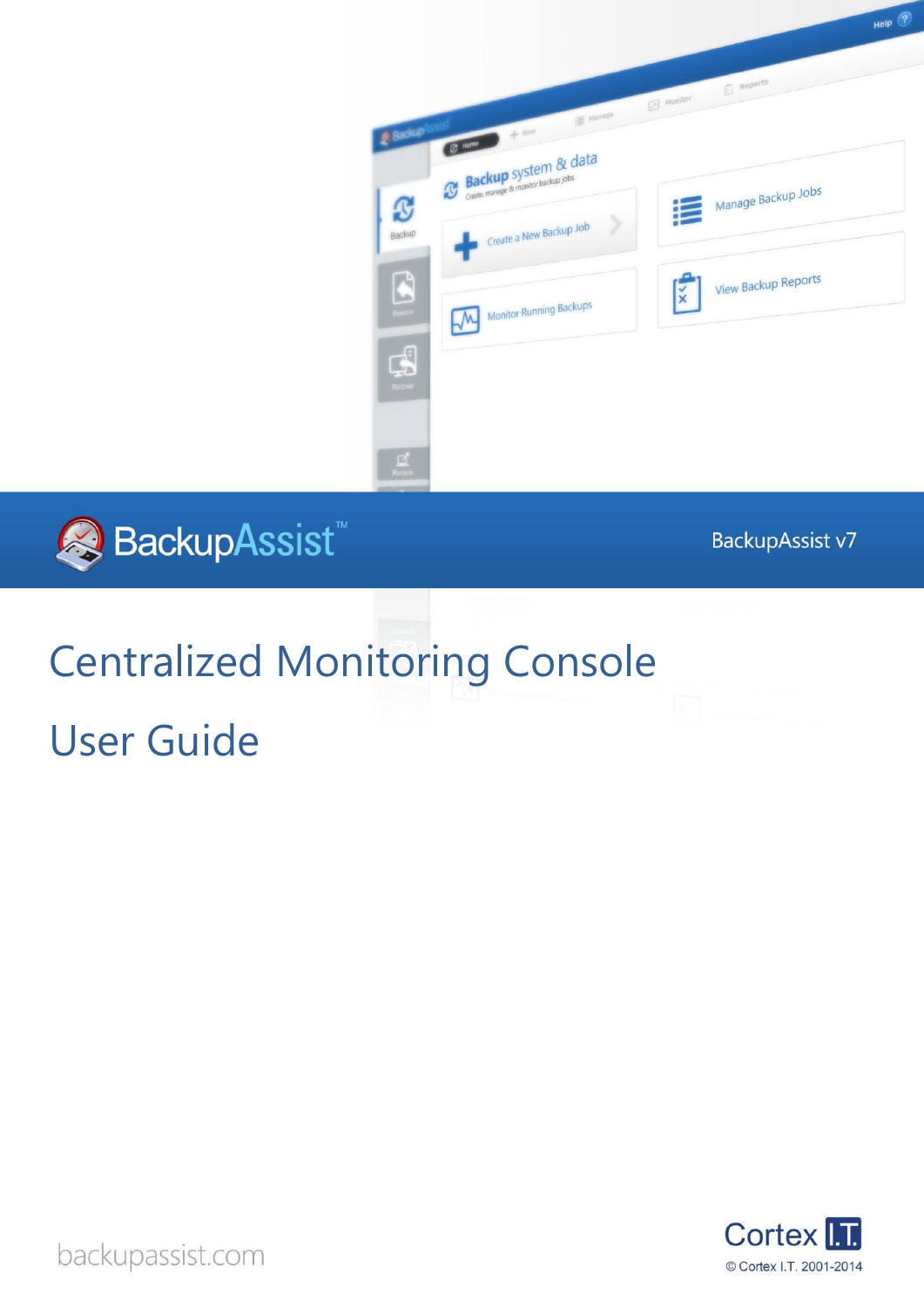## **Contents**

| $\mathbf{1}$ |  |
|--------------|--|
|              |  |
|              |  |
|              |  |
| 2.           |  |
| 3.           |  |
|              |  |
|              |  |
|              |  |
|              |  |
|              |  |
|              |  |
| 4.           |  |
|              |  |
|              |  |
|              |  |
|              |  |
|              |  |
| 5.           |  |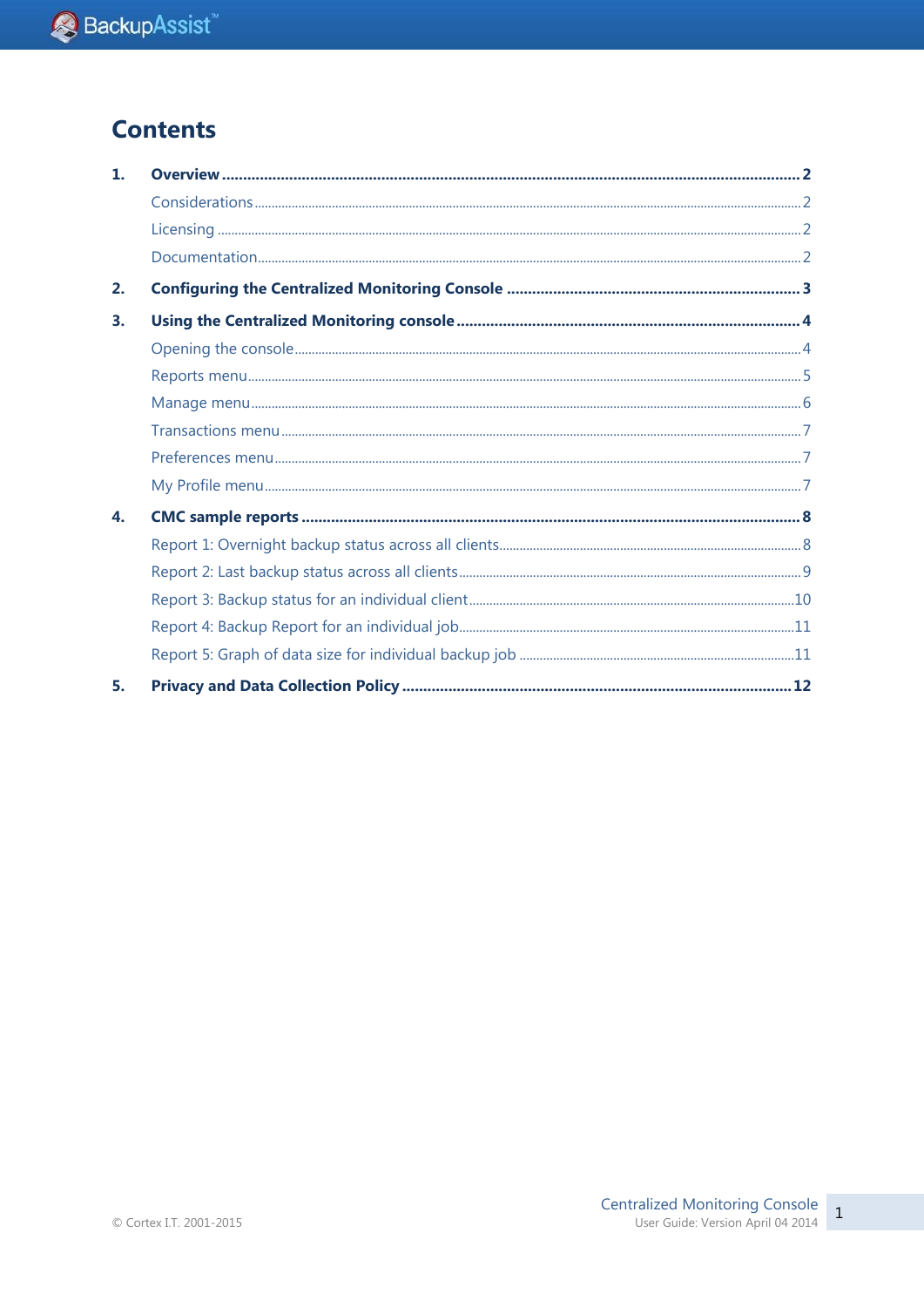## 1.Overview

### BackupAssist7



Centralized Monitoring provides Reseller customers with access to a secure website where BackupAssist reports can be viewed from any location using a web browser.

Centralized Monitoring allows system administrators who are managing multiple BackupAssist installations to receive one summary report email per day instead of one email per BackupAssist installation. The administrator can also log into a central console to see the status of all machines and view reports from one location.

This is useful for Resellers who have multiple clients running BackupAssist and organizations that have multiple sites and a centralized IT department.

## Considerations

- The use of Centralized Monitoring is OPTIONAL at a VAR/administrator level, at a server level, and at a backup job level.
- Posted information is encrypted while being transmitted via the internet.
- Only the data needed to display the reports is transmitted, and it will not be used for solicitation, sales or marketing purposes. Our privacy and data collection policy outlines exactly what data is transmitted.

## **Licensing**

The Centralized Monitoring Console is only available to Resellers with clients that have a current BackupCare Subscription. All BackupAssist installations require a license once the initial trial period has expired.

For instructions on how to activate / deactivate license keys, visit out [Licensing BackupAssist page.](http://www.backupassist.com/education/whitepapers/licensing_backupassist.html)

### Documentation

This quickstart guide explains how to set up and use the BackupAssist Centralized Monitoring Console (CMC), and should be used in conjunction with the BackupAssist whitepapers. These whitepapers provide in-depth guides to BackupAssist's technologies and functions.

| <b>Backup tab</b>  | BackupAssist Backup Tab User Guide                    |
|--------------------|-------------------------------------------------------|
| <b>Restore tab</b> | <b>BackupAssist Restore Tab User Guide</b>            |
| <b>Recover tab</b> | BackupAssist Recover Tab & RecoverAssist User Guide   |
| Remote tab         | <b>BackupAssist Central Administration User Guide</b> |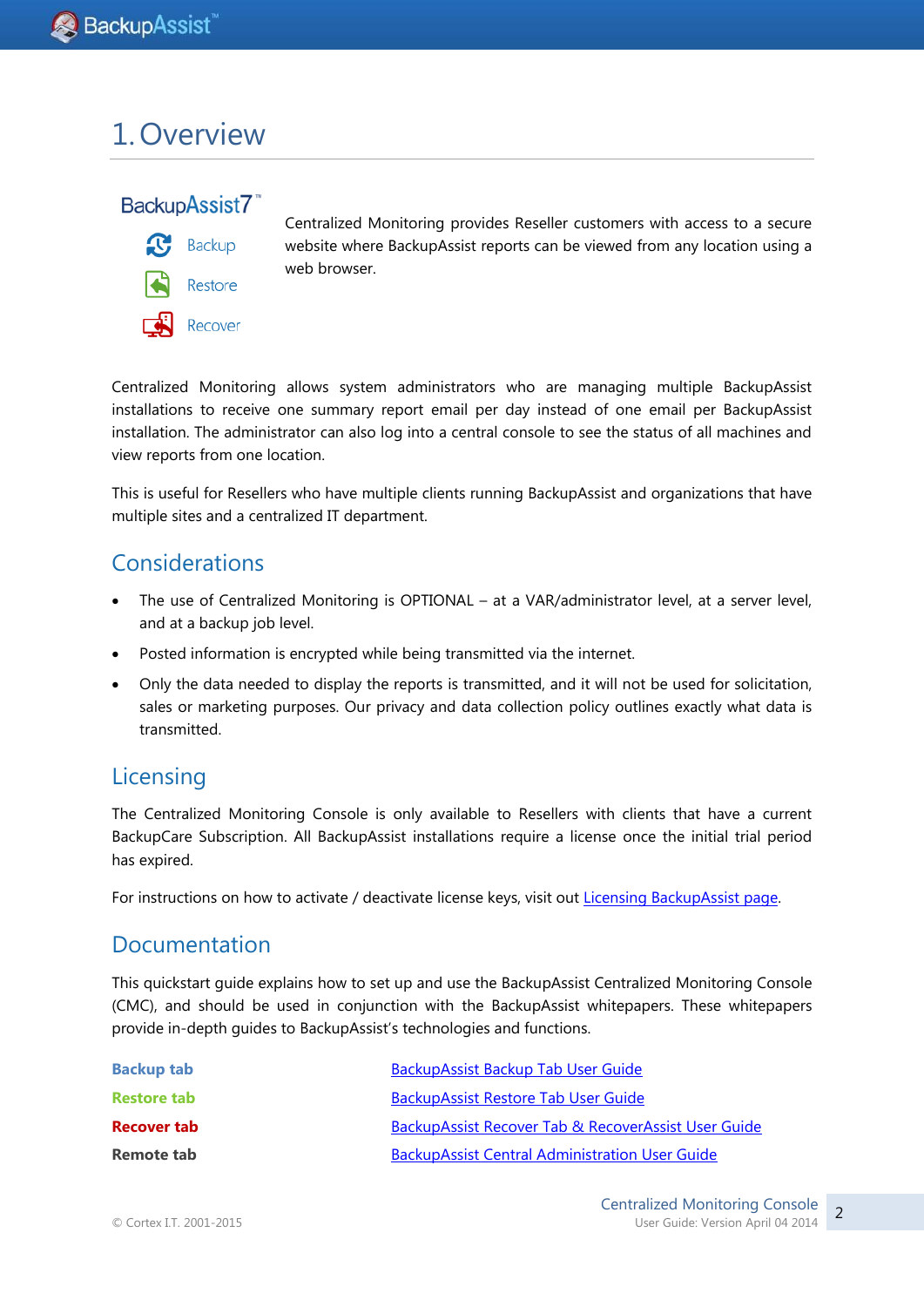## 2.Configuring the Centralized Monitoring Console

The Centralized Monitoring Setup is used to register a BackupAssist installation with your CMC account using the credentials supplied with your reseller account. This registration is performed on each BackupAssist installation, and the backup jobs selected will be added to your CMC.

To configure (CMC) follow the steps below:

1. Open BackupAssist and select the **Remote** tab.

#### 2. Select **Centralized Monitoring Setup**

| <b>Centralized Monitoring Setup</b><br><b>BackupAssist</b><br>Add settings for your Centralized Monitoring account. |                                                                                                      |  |  |  |  |  |
|---------------------------------------------------------------------------------------------------------------------|------------------------------------------------------------------------------------------------------|--|--|--|--|--|
| Activate Centralized Monitoring                                                                                     |                                                                                                      |  |  |  |  |  |
| central account specified below.                                                                                    | Activating this feature will allow BackupAssist to send your backup results to the                   |  |  |  |  |  |
| further information.                                                                                                | Centralized Monitoring requires a CMC account. Please visit BackupAssist/CMC for                     |  |  |  |  |  |
| Account ID                                                                                                          | 1214678                                                                                              |  |  |  |  |  |
| Authorization kev                                                                                                   |                                                                                                      |  |  |  |  |  |
| Organization name                                                                                                   | as                                                                                                   |  |  |  |  |  |
|                                                                                                                     | Deregister                                                                                           |  |  |  |  |  |
| Select jobs to monitor: V Select all                                                                                |                                                                                                      |  |  |  |  |  |
| Archive to Tape                                                                                                     | VI<br>File Archiving - Local Directory                                                               |  |  |  |  |  |
| Backup - System Protection                                                                                          | $\blacksquare$ File Protection - Network Location                                                    |  |  |  |  |  |
| Daily Backup - Main office<br>Exchange mailbox                                                                      | $\blacksquare$ $\blacksquare$ File Protection - RSync backup<br>New File Protection for System State |  |  |  |  |  |
| $\boldsymbol{J}$<br>Exchange Server backup                                                                          | SOL Database - Full Offsite                                                                          |  |  |  |  |  |
|                                                                                                                     |                                                                                                      |  |  |  |  |  |
| Ш                                                                                                                   |                                                                                                      |  |  |  |  |  |
|                                                                                                                     | ОК<br>Cancel                                                                                         |  |  |  |  |  |

**Figure 1: CMC registration and monitoring selection screen**

- 3. Enter your credentials:
	- Account ID: Your CMC account number
	- Authorization Key: The password BackupAssist uses to authenticate with the CMC account.

You must have been issued with an account by our team when you signed up as a Gold Reseller of BackupAssist. If you are unsure of these details, please contact support.

If the credentials are correct, you will receive a confirmation message.

| BackupAssist - Centralized monitoring                                               |  |  |  |  |  |
|-------------------------------------------------------------------------------------|--|--|--|--|--|
| BackupAssist central monitor has been contacted. The<br>registrationwas successful. |  |  |  |  |  |
|                                                                                     |  |  |  |  |  |

- 4. Select the backups you want to monitor using the CMC.
- Your Centralized Monitoring Console is now ready to use.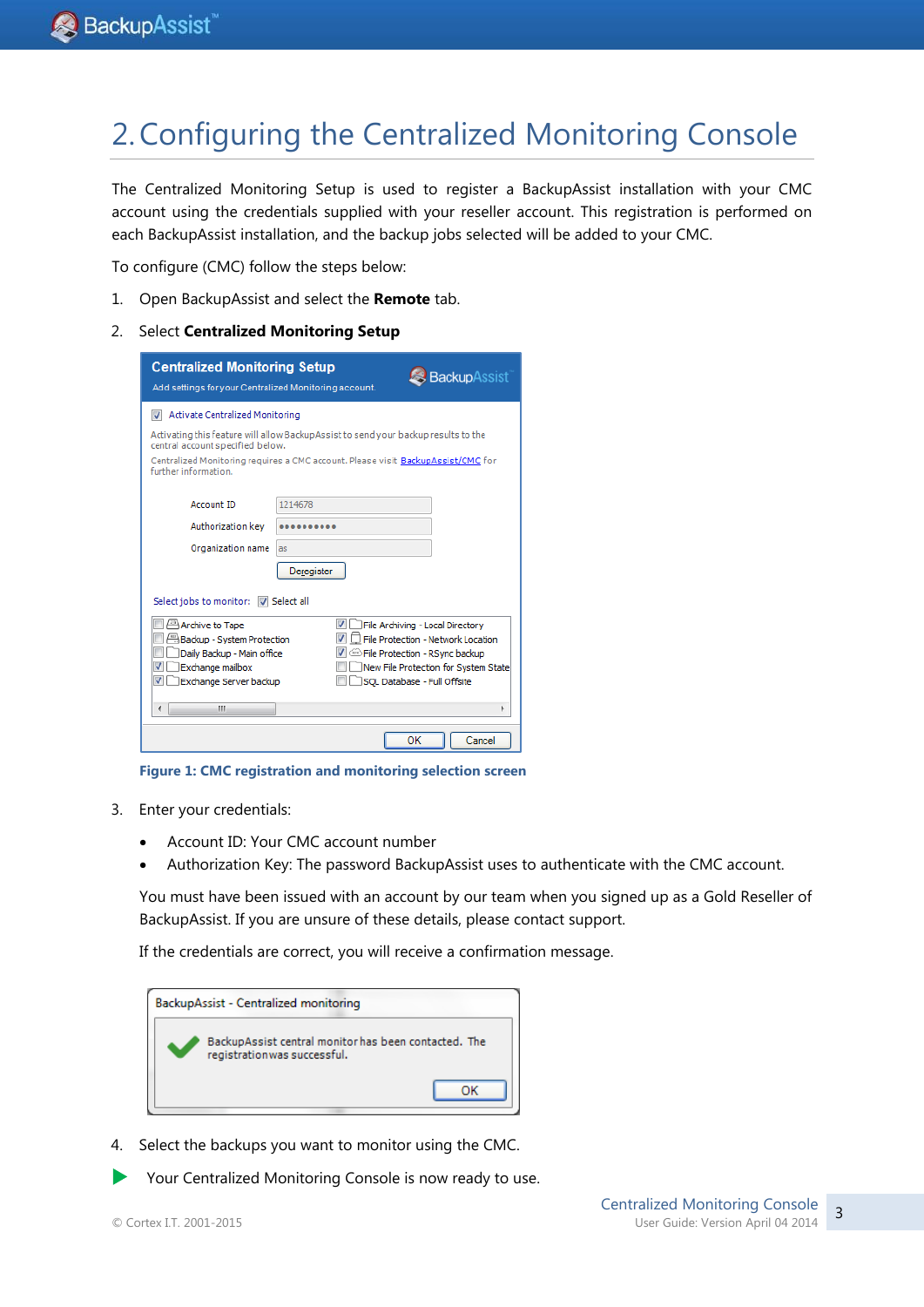## 3.Using the Centralized Monitoring console

### Opening the console

To access the CMC using BackupAssist:

- 1. Open BackupAssist and select the **Remote** tab.
- 2. Select **Launch Centralized Monitoring** and a logon screen will open.
- 3. Enter your **Account ID** and **Password** (Your CMC account number and password)

To access CMC directly from a web browser:

- 1. Open the CMC in a web browser by going to<http://www.backupassist.com/cmc/logout.php>
- 2. Enter your **Account ID** and **Password** (Your CMC account number and password).

|             | BackupAssist                                                       | <b>Centralized Monitoring Console</b> |
|-------------|--------------------------------------------------------------------|---------------------------------------|
| Log in $>$  |                                                                    |                                       |
| Account ID: |                                                                    |                                       |
| Password:   |                                                                    |                                       |
|             | Reset my password                                                  |                                       |
|             | $\Box$<br>Keep me logged in (not recommended for shared computers) |                                       |
|             |                                                                    |                                       |
|             | .<br>Log in<br>***************                                     |                                       |

**Figure 2: Centralized Monitoring Console – login screen**

When you log in for the first time, you will be asked to set your preferences. The **Home** menu will display all of the console menus. These menus are described in the following sections.



**Figure 3: Centralized Monitoring Console - home page**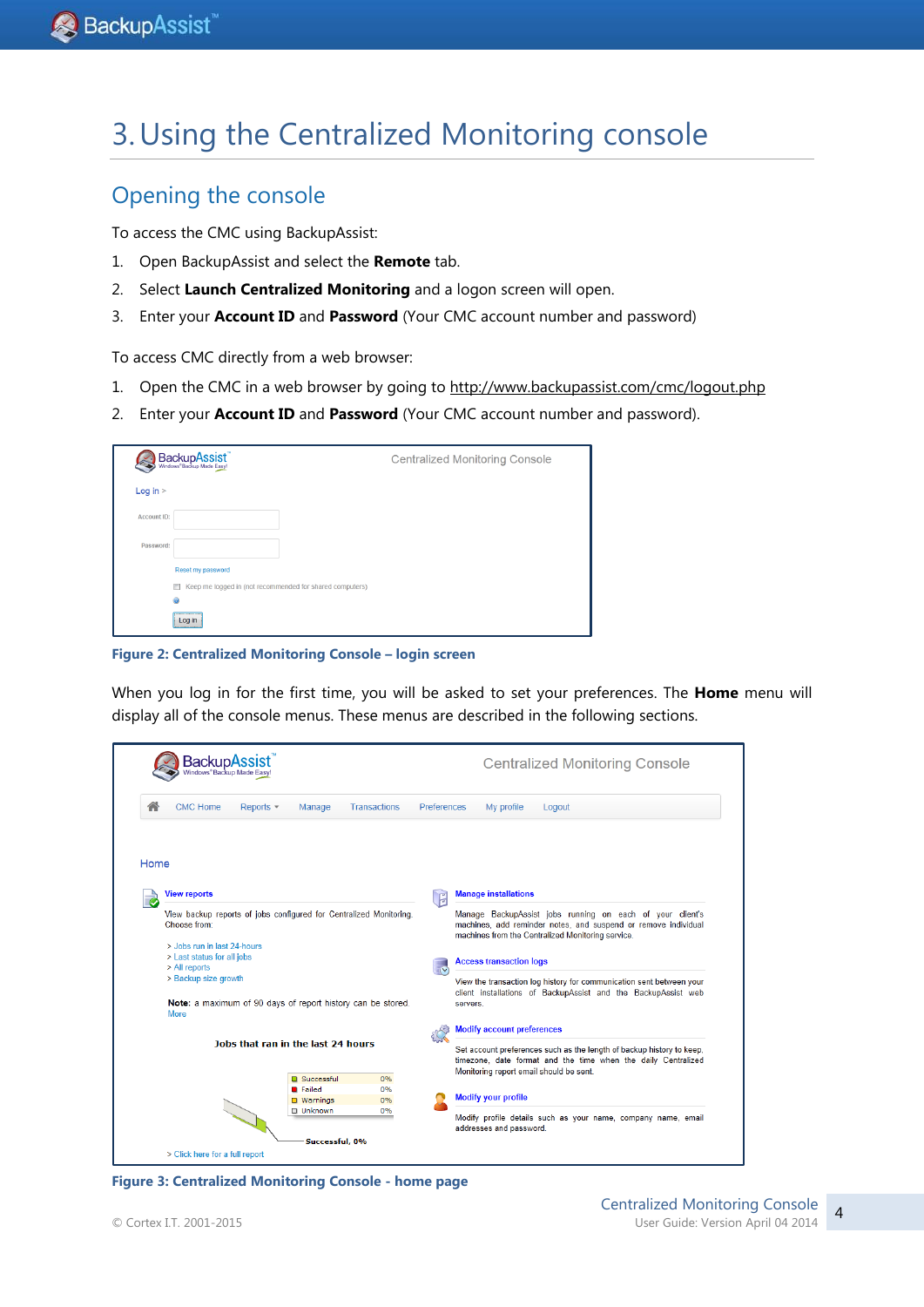### Reports menu

When a backup job registered to your CMC account has completed, BackupAssist will send the report to the CMC. You can then view the reports from a web browser.

The Reports menu provides selections of grouped reports and analysis options for those reports.



**Figure 4: Centralized Monitoring – flow of information between user and BackupAssist installations**

To view the different CMC reports, select the report type required from the **Reports** menu. A screen will open with a listing of the reports or the search / filter functions that are used to find the required reports.

There are five backup report screens:

- **Jobs run in the last 24 hours** displays reports received within the 24 hour cutoff limit configured under your CMC account's preferences.
- Last status for all jobs lists the last backup report for all jobs.
- **All Reports** displays all reports. They can be filtered by client, computer and job.
- **Analyze Backup Job** provides criteria to select a set of backup reports. For this selection, *a Data Growth Analysis* chart and a *Performance Analysis* chart will be displayed.
- **Client Summary Report** allows you to generate a *Monthly backup report* and a *Data Growth/BackupAssist performance graphical report*.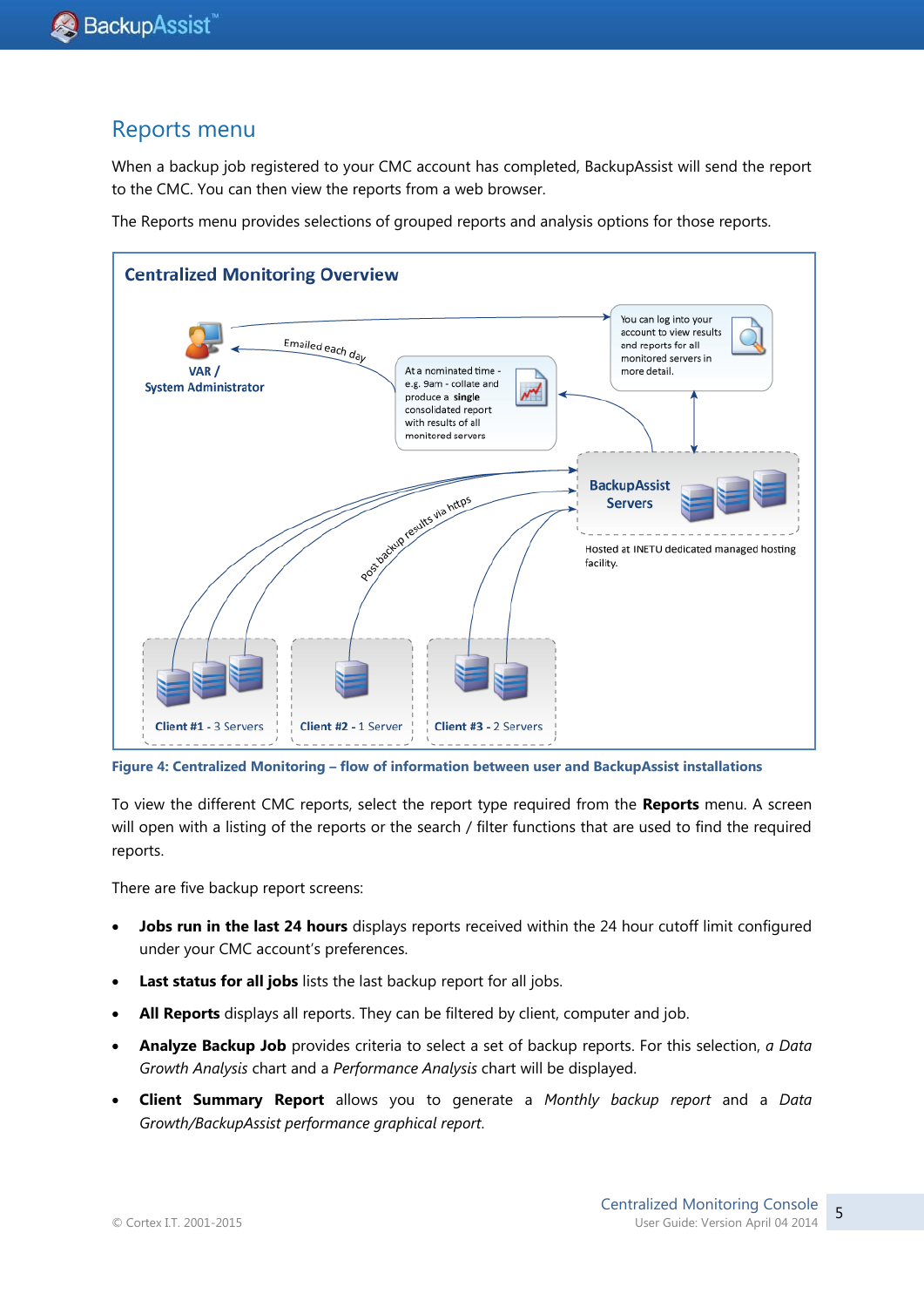**Report Emailed daily View from web login** Overnight back up status across all clients Last backup status across all clients  $\overline{\phantom{a}}$   $\overline{\phantom{a}}$   $\overline{\phantom{a}}$   $\overline{\phantom{a}}$   $\overline{\phantom{a}}$ Backup status for an individual client  $\overline{a}$  and  $\overline{a}$  and  $\overline{a}$  and  $\overline{a}$  and  $\overline{a}$  and  $\overline{a}$  and  $\overline{a}$  and  $\overline{a}$  and  $\overline{a}$  and  $\overline{a}$  and  $\overline{a}$  and  $\overline{a}$  and  $\overline{a}$  and  $\overline{a}$  and Backup Report for an individual job

The table below summarizes the current report structure.

### Manage menu

This screen displays a list of your BackupAssist installations. Using the *Actions* column, you can select:

- **Add Note** to add a text note (with an expiry date) to the *Notes* column.
- **View Reports** which will give you the option to load a *Client* or *Data growth,* report filter screen.
- **Manage jobs** to open a new screen where you can view a **Full report** of the last backup run, and **Delete reports** (all reports) from that installation of BackupAssist.

**Installations of BackupAssist v7.1 and later** have enhanced communication between the CMC and BackupAssist, which improves what the CMC knows about the status of backup jobs on a client.

When changes are made to clients and backup jobs on **installations of BackupAssist v7.0 and earlier**, the CMC may require manual job and client modifications.

Using the *Actions* column, you can select:

- **Remove** will remove a client from the CMC. Reports will no longer be expected from that client.
- **Suspend** will suspend a client. As long as the client is suspended, the CMC will not expect reports.
- **Manage Jobs** will open a new screen with the following options:

**Delete job, Pause** job and **Change next run time**. When a backup job on CMC is deleted or paused, CMC will no longer expect reports from that job. For example, if a job had been deleted on the BackupAssist installation, you would delete it from the CMC.

| 合                                         | <b>CMC Home</b><br>Reports $\sim$<br>Home > Manage installations | Manage       | <b>Transactions</b>   | Preferences                 | My profile     | Logout                                      |  |
|-------------------------------------------|------------------------------------------------------------------|--------------|-----------------------|-----------------------------|----------------|---------------------------------------------|--|
| <b>Client</b>                             | <b>Computer</b>                                                  | <b>Notes</b> | <b>Jobs monitored</b> | <b>Last report received</b> | <b>Actions</b> |                                             |  |
| <b>ALIEN -</b><br><b>WORKSTATIONS</b>     | $\bullet$ NB                                                     |              | 1                     | 14/09/2012 12:16 AM         | jobs           | Add Note Remove View Reports Suspend Manage |  |
|                                           | $\bullet$ NB                                                     | No notes     | 1                     | 07/11/2012 10:34 PM         | jobs           | Add Note Remove View Reports Suspend Manage |  |
|                                           | $\bigcirc$ PC                                                    | No notes     | 1                     | 07/11/2012 10:56 PM         | jobs           | Add Note Remove View Reports Suspend Manage |  |
| <b>ALIEN-</b><br><b>WORKSTATIONS HOST</b> | TESTING-VM- No notes                                             |              | 1                     | 07/11/2012 11:48 PM         | jobs           | Add Note Remove View Reports Suspend Manage |  |

**Figure 5: CMC – Manage menu**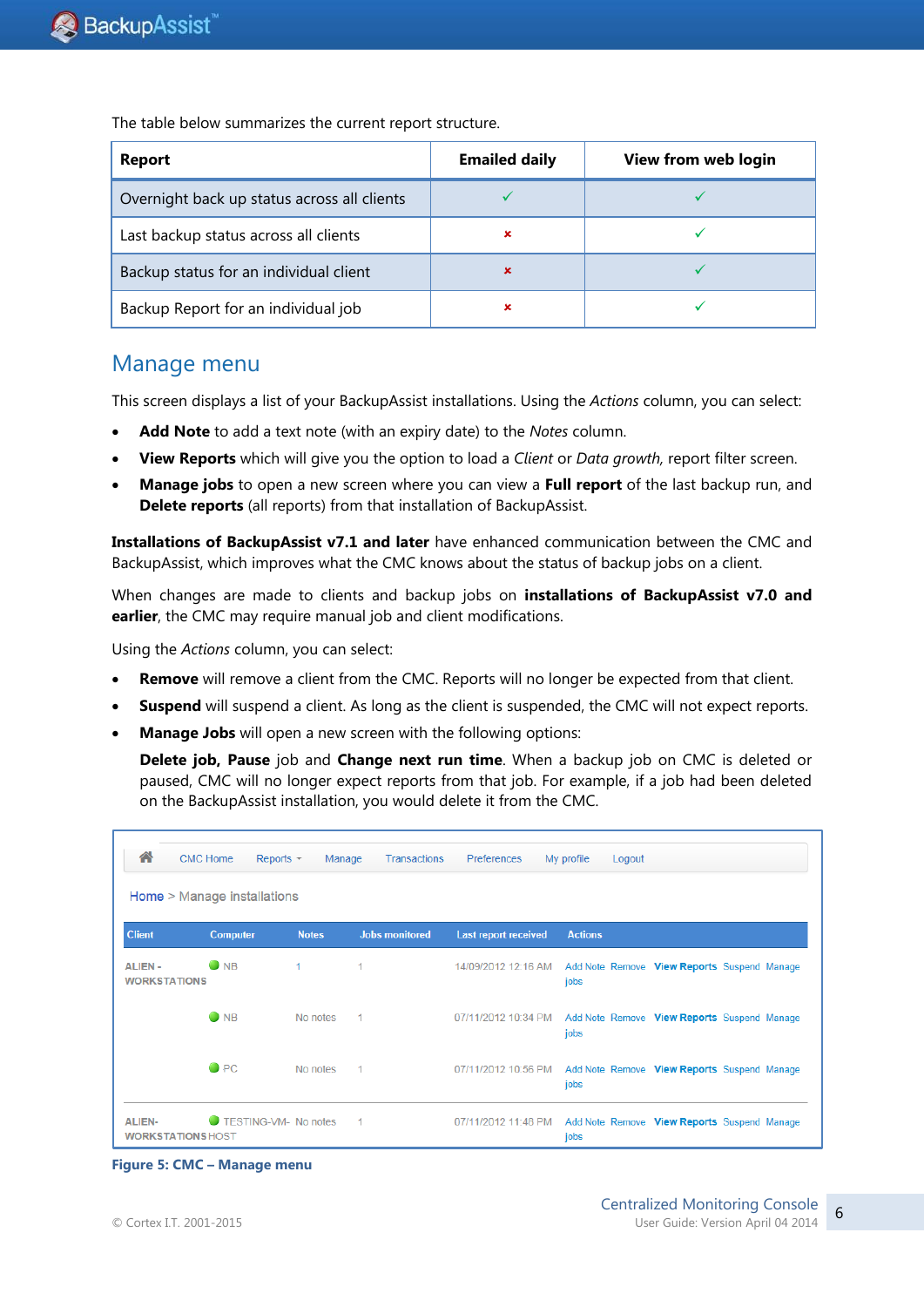## Transactions menu

This menu displays a log of your CMC activity, such as jobs run and processed, and emails sent. This information is mainly used for debugging technical issues.

| 合                    | <b>CMC Home</b><br>Reports $\sim$ | Manage<br>Transactions<br><b>Preferences</b><br>My profile                              | Logout                                       |                      |
|----------------------|-----------------------------------|-----------------------------------------------------------------------------------------|----------------------------------------------|----------------------|
| Home > Transactions  |                                   |                                                                                         |                                              |                      |
| <b>Transation ID</b> | <b>Transaction type</b>           | <b>Message</b>                                                                          | Logged on                                    | Originated from I.P. |
| 21247361             | DailyEmail                        | Daily email sent to EMAIL<br>Account name:                                              | 26/03/2013 9:00<br><b>AM</b>                 |                      |
| 21228855             | <b>JobProcessed</b>               | Organization: Stus PC ComputerWS<br>name :'iSCSI Alienware -<br>, job completed         | 25/03/2013 11:16<br><b>PM</b>                |                      |
| 21228830             | JobComplete                       | Job complete received from - Computer name: WS-<br>014e844c-22a6-4090-be2c-d385bad1a59e | 25/03/2013 11:15 150.101.221.18<br><b>PM</b> |                      |
| 21216210             | DailyEmail                        | Daily email sent to EMAIL<br>Account name:                                              | 25/03/2013 9:00<br><b>AM</b>                 |                      |

## Preferences menu

This menu is used to enter your regional details, display preferences and the email addresses to send reports to. Multiple addresses can be added using a semi colon and a space, then the next address.

| ≪<br><b>CMC Home</b>          | Reports $\sim$<br>My profile<br>Manage<br><b>Transactions</b><br><b>Preferences</b><br>Logout                                                                                                                                              |
|-------------------------------|--------------------------------------------------------------------------------------------------------------------------------------------------------------------------------------------------------------------------------------------|
| Home > My account preferences |                                                                                                                                                                                                                                            |
| My logo:                      | Browse<br>Upload                                                                                                                                                                                                                           |
| <b>Report history:</b>        | $\blacktriangledown$<br>90 days                                                                                                                                                                                                            |
| <b>Your timezone:</b>         | $\blacktriangledown$<br>Australia/Melbourne                                                                                                                                                                                                |
| Date format:                  | $\blacktriangledown$<br>31/12/08<br>Show date and time                                                                                                                                                                                     |
| Time format:                  | $\overline{\phantom{a}}$<br>h:mm tt                                                                                                                                                                                                        |
| <b>Cut-off time:</b>          | Elet the system decide cut-off time (defaults to 9.15 - any change applied within 24 hours)<br>$\blacksquare$<br>$\blacksquare$<br>9<br>00<br>h:<br>m:                                                                                     |
|                               | This time designates the 24 hour period for the "Jobs run in the last 24 hours" report. For example, a cut-off time of 9h 30m<br>will mean that the report will include all jobs that ran from 9.30am until 9.30am the next day (24 hours) |
| <b>Email contents:</b>        | $\overline{\phantom{a}}$<br><b>HTML</b>                                                                                                                                                                                                    |
| Name:                         |                                                                                                                                                                                                                                            |

## My Profile menu

This screen is used to enter your personal details, CMC Authorization key and CMC password.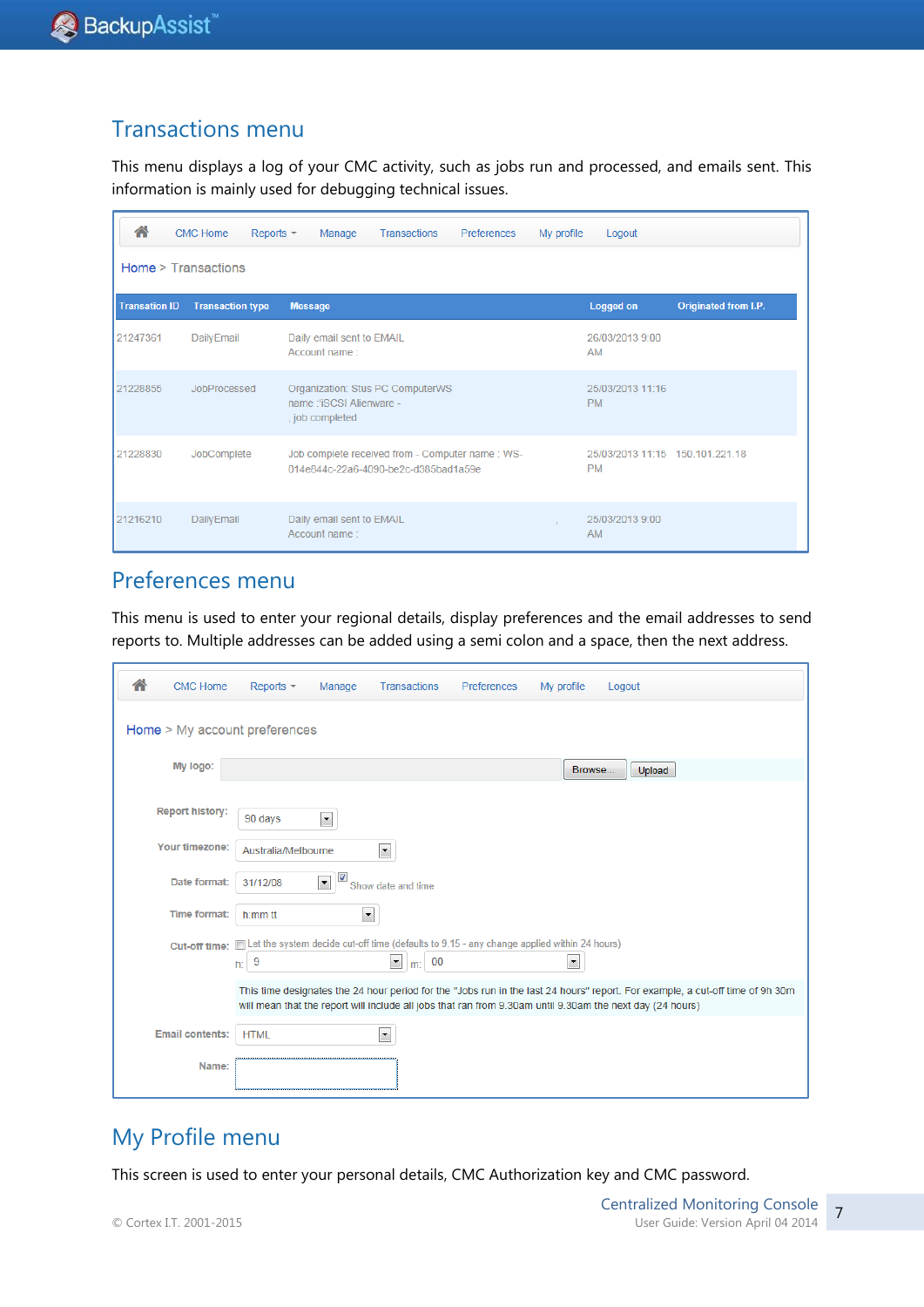## 4.CMC sample reports

## Report 1: Overnight backup status across all clients

This summary table shows the status of jobs that ran the previous night (or alternatively, in the 24 hours leading up to the daily cut-off time). This report will be delivered via email each night. Jobs that ran in the last 24 hours for monitoring account "First Computers Pty Ltd":

#### **Jobs that require urgent attention**

| Client            | Computer                        | <b>Job Name</b>        | Last successful*            |                   |
|-------------------|---------------------------------|------------------------|-----------------------------|-------------------|
| <b>Carrot Ltd</b> | <b>SBSSERVER</b><br>Ver. 4.1.0  | Daily USB HDD backup   | 26/May/20008<br>10 days ago | Click for details |
| <b>Apple Ltd</b>  | <b>SBSSERVER</b><br>Ver. 4.0.16 | Daily full tape backup | 02/June/2008<br>3 days ago  | Click for details |

#### **Results for 06 June 2008**

| Client                              | Computer                                                                                       | Job<br>Name                                                              |   | Last Result                                                                                                                                  | Date<br>Run                       | Duration Size |        | <b>Next</b><br>Run    | Last<br>successful*         |
|-------------------------------------|------------------------------------------------------------------------------------------------|--------------------------------------------------------------------------|---|----------------------------------------------------------------------------------------------------------------------------------------------|-----------------------------------|---------------|--------|-----------------------|-----------------------------|
| Apple Ltd<br><b>Comments</b><br>[2] | <b>SBSSERVER</b><br>Ver. 4.0.16<br>01-Jul-2008                                                 | P<br>Daily full<br>tape                                                  | Ø | <b>Errors occurred</b><br>BA211 - No tape<br>in the tape drive<br><b>Full report</b>                                                         | 5/6/20081h5m<br>03:00<br>AM       |               | 30.6GB | 6/6/2008<br>03:00 AM  | 02/June/2008<br>3 days ago  |
| Add / Edit                          | desk                                                                                           | Tape Drive is in closet<br>located in back office<br>next to Sam Smith's |   | Successful<br><b>Full report</b>                                                                                                             | 5/6/200845m<br>04:30<br>AM        |               | 10GB   | 9/6/2008<br>12:00 AM  | Last backup                 |
| <b>Carrot Ltd</b>                   | 30-Jun-2008<br>Spoke<br>with<br><b>Becky</b><br>about reaching<br>90%<br>tape capacity and she |                                                                          |   | <b>Major warnings</b><br>$BA237 - The$<br>wrong external<br>hard disk is<br>connected.<br><b>Full report</b>                                 | 04:00<br><b>AM</b>                | 5/6/20081h35m | 15.5GB | 6/6/2008<br>04:00 AM  | 26/May/20008<br>10 days ago |
|                                     | <b>FILESVR</b><br>Ver. 4.0.13                                                                  | o<br>Weekly<br>CD/DVD<br>backup                                          |   | <b>Minor warnings</b><br><b>BA705 - One or</b><br>more files were<br>skipped<br><b>Full report</b>                                           | 5/6/200845m<br>06:00<br><b>AM</b> |               | 3.6GB  | 12/6/2008<br>06:00 AM | Last backup                 |
|                                     | <b>EXCHSVR</b><br>Ver. 4.0.16                                                                  | 룿<br>Daily<br><b>NAS</b><br>backup                                       | ❤ | Successful<br>Full report                                                                                                                    | 5/6/20082h5m<br>00<br>03:<br>AM   |               | 70.4GB | 6/6/2008<br>03:00 AM  | Last backup                 |
| <b>Durian Ltd</b>                   | <b>SBSSERVER</b><br>Ver. 4.0.16                                                                | P<br>Weekly<br>tape<br>backup                                            | Ø | <b>Errors occurred</b><br>$\underline{BA235}$ – Cannot<br>find external<br>hard drive $-$<br>ensure it is<br>connected<br><b>Full report</b> | 5/6/20082h5m<br>03:00<br>AM       |               | 30.3GB | 12/6/2008<br>03:00 AM | 22/May/2008<br>14 days ago  |
|                                     | EXCHSVR2<br>Ver. 4.0.16                                                                        | 룿<br>Daily<br><b>NAS</b><br>backup                                       |   | Successful<br><b>Full report</b>                                                                                                             | 5/6/20082h5m<br>03:00AM           |               | 70.2GB | 7/6/2008<br>03:00 AM  | Last backup                 |

\***Last successful:** Specifies date when this backup was last successful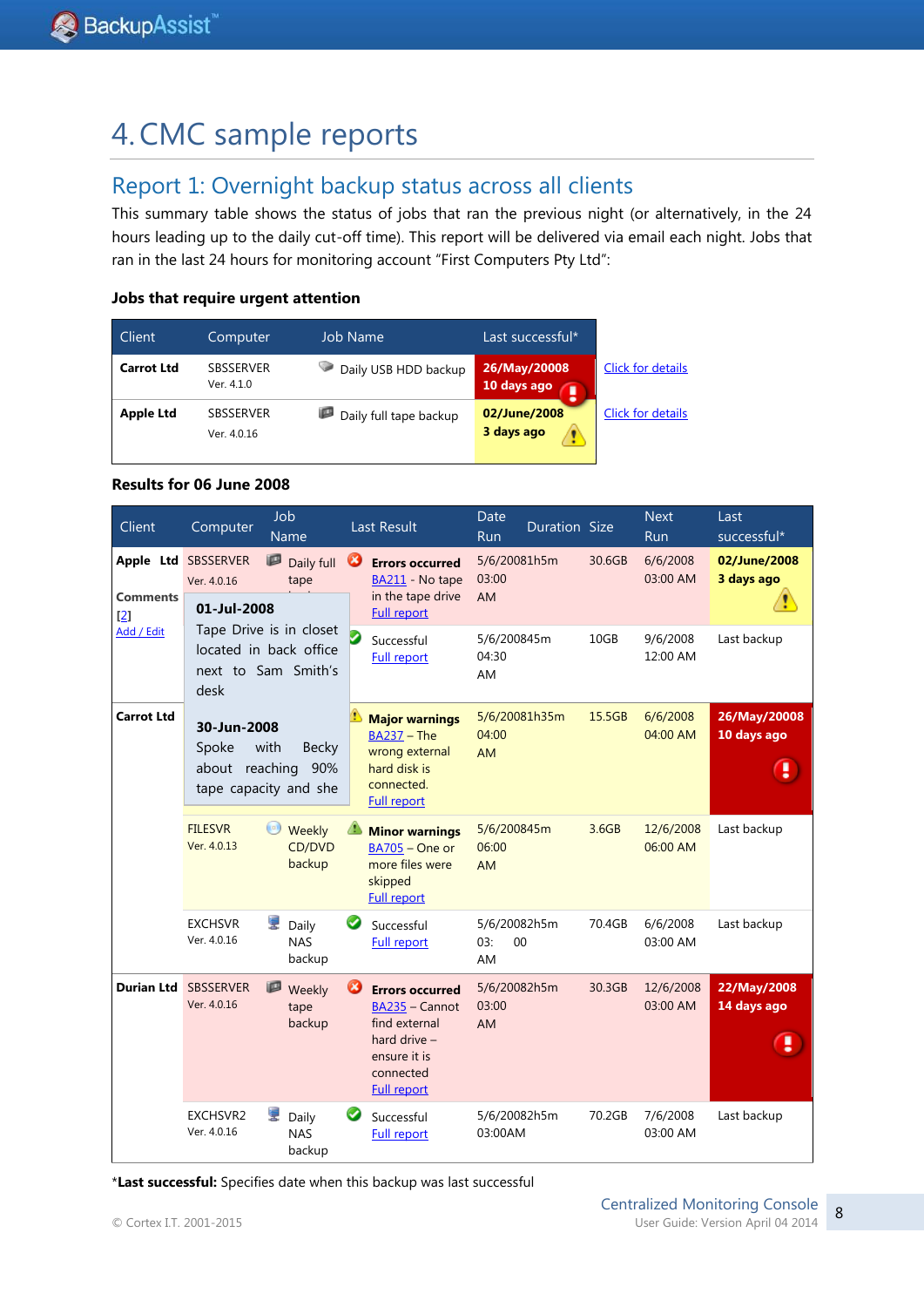## Report 2: Last backup status across all clients

This report is similar to Report #1 but shows the last result of every monitored backup job, including those that did not run in the last 24 hours (for example, backups jobs that run once each week).

| Client               | Computer                         | Job<br>Name                                                     | <b>Last Result</b>                                                                                                                  | Date<br><b>Run</b>                   | Duration Size |        | <b>Next</b><br><b>Run</b> | Last<br>successful*              |
|----------------------|----------------------------------|-----------------------------------------------------------------|-------------------------------------------------------------------------------------------------------------------------------------|--------------------------------------|---------------|--------|---------------------------|----------------------------------|
| <b>Apple Ltd</b>     | <b>SBSSERVER</b><br>Ver. 4.0.16  | ₽<br>Daily<br>full<br>tape<br>backup<br>S                       | Ø<br><b>Errors occurred</b><br><b>BA211</b> - No<br>tape in the tape<br>drive<br><b>Full report</b>                                 | 5/6/2008 1h5m<br>03:30<br>AM         |               | 30.6GB | 6/6/2008<br>03:00 AM      | 02/June/2008<br>3 days ago       |
|                      | <b>FILESERVER</b><br>Ver. 4.0.14 | ρ<br>Weekly<br>tape<br>backup                                   | ☑<br>Successful                                                                                                                     | 2/6/2008 45m<br>12:00<br>AM          |               | 10GB   | 9/6/2008<br>12:00 AM      | Last backup                      |
|                      | <b>FILESERVER</b><br>Ver. 4.0.14 | 0<br>Weekly<br>CD/DV<br>D<br>Backup                             | Successful                                                                                                                          | 1/6/2008 1h15m<br>12:00<br>AM        |               | 4GB    | 8/6/2008<br>12:00 AM      | Last backup                      |
| Carrot<br>Ltd        | <b>SBSSERVER</b><br>Ver. 4.0.16  | $\bullet$<br><b>Daily</b><br><b>USB</b><br><b>HDD</b><br>backup | ♨<br><b>Major warnings</b><br>$BA237 - The$<br>wrong external<br>hard disk is<br>connected.<br><b>Full report</b>                   | 5/6/2008 1h35m<br>04:00<br><b>AM</b> |               | 15.5GB | 6/6/2008<br>04:00 AM      | 26/May/20008<br>10 days ago<br>ι |
|                      | <b>FILESVR</b><br>Ver. 4.0.13    | $\left($<br>Weekly<br>CD/DV<br>D<br>backup                      | <b>Minor warnings</b><br>BA705 - One or<br>more files were<br>skipped<br><b>Full report</b>                                         | 5/6/2008 45m<br>06:00<br><b>AM</b>   |               | 3.6GB  | 12/6/2008<br>06:00 AM     | Last backup                      |
|                      | <b>EXCHSVR</b><br>Ver. 4.1.0     | Daily<br><b>NAS</b><br>backup                                   | Ø<br>Successful<br><b>Full report</b>                                                                                               | 5/6/2008 2h5m<br>03:<br>$00\,$<br>AM |               | 70.4GB | 6/6/2008<br>03:00 AM      | Last backup                      |
| <b>Durian</b><br>Ltd | <b>SBSSERVER</b><br>Ver. 4.0.16  | p<br>Weekly<br>tape<br>backup                                   | ❻<br><b>Errors occurred</b><br>BA235 - Cannot<br>find external<br>hard drive $-$<br>ensure it is<br>connected<br><b>Full report</b> | 5/6/2008 2h5m<br>03:00<br><b>AM</b>  |               | 30.3GB | 12/6/2008<br>03:00 AM     | 22/May/2008<br>14 days ago       |
|                      | <b>EXCHSVR2</b><br>Ver. 4.1.1    | 妟<br>Daily<br><b>NAS</b><br>backup                              | Successful<br><b>Full report</b>                                                                                                    | 5/6/2008 2h5m<br>03:<br>00<br>AM     |               | 70.2GB | 7/6/2008<br>03:00 AM      | Last backup                      |

**Last Backup Results** for monitoring account "First Computers Pty Ltd"

**\*Last successful**: Specifies the date when this backup was last successful. This includes any backup that completed successfully or with minor warnings.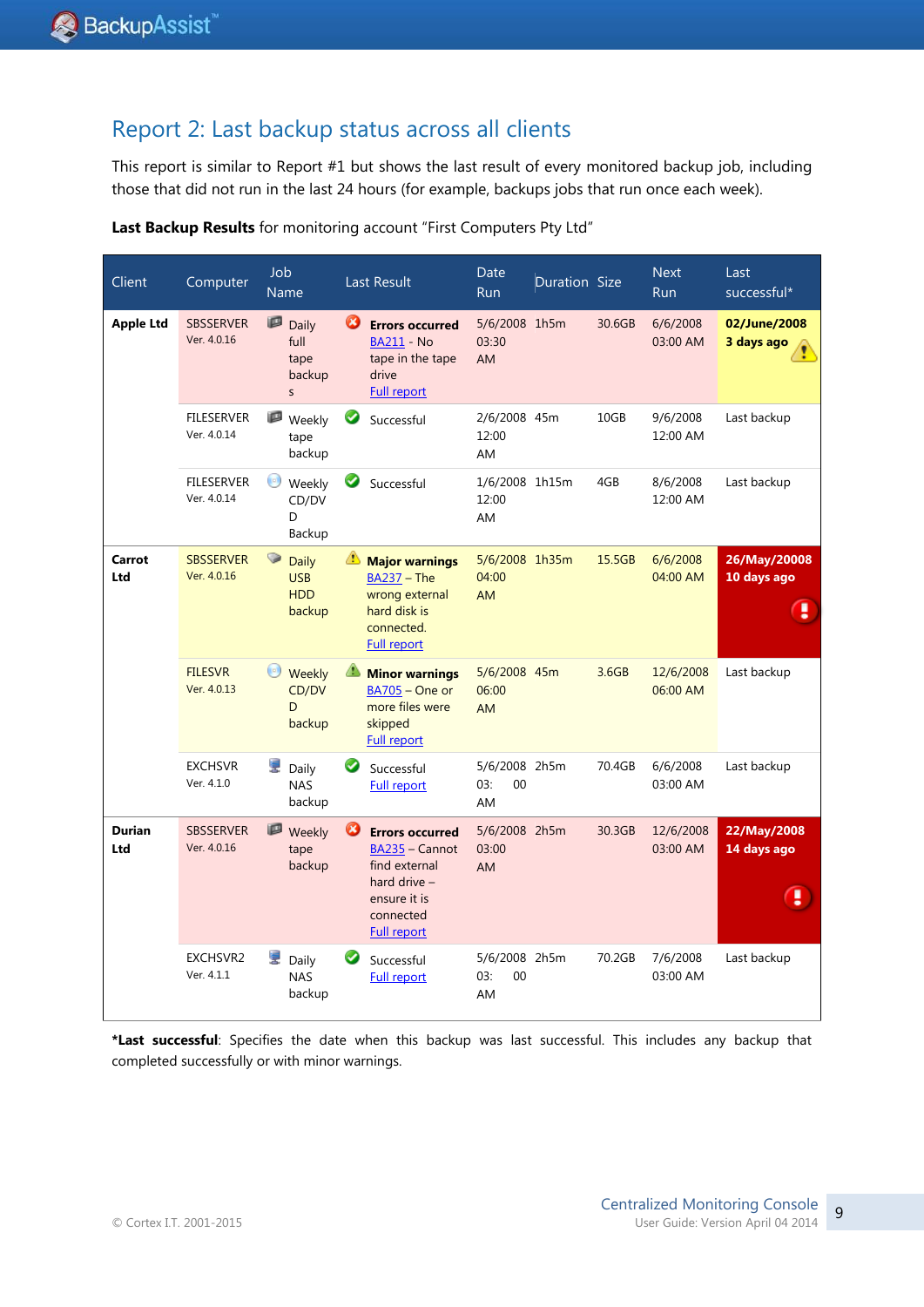## Report 3: Backup status for an individual client

This view is similar to the Reports screen in BackupAssist. Resellers can access this report from their Reseller Portal.

#### **Backup History**

| Carrot Ltd     | All       | All<br>. . | 10 reports            |
|----------------|-----------|------------|-----------------------|
| <b>Client:</b> | Computer: | Job:       | <b>View the Last:</b> |

| Date<br><b>Run</b>         | <b>Job Name</b>                 | Label  | Computer          | <b>Backup Result</b>                                                                                  | Duration | <b>Size</b> |
|----------------------------|---------------------------------|--------|-------------------|-------------------------------------------------------------------------------------------------------|----------|-------------|
| 6/6/2008<br>Full<br>report | ₽<br>Daily full tape<br>backup  | Monday | SBSSERVER         | Ø<br><b>Errors occurred</b><br>BA211 - No tape in the tape<br>drive                                   | 1h5m     | 30.6GB      |
| 6/6/2008<br>Full<br>report | Daily NAS backup<br>罢           | Monday | <b>EXCHSVR</b>    | $\blacktriangledown$<br>Successful                                                                    | 45m      | 10GB        |
| 6/6/2008<br>Full<br>report | Daily REV drive<br>backup       | Monday | SBSSVR1           | Successful                                                                                            | 1h35m    | 15.5GB      |
| 6/6/2008<br>Full<br>report | Daily USB HDD<br>backup         | Monday | <b>SBSSERVER</b>  | <b>Major warnings</b><br>BA237 - The wrong external<br>hard disk is connected.                        | 45m      | 3.6GB       |
| 6/6/2008<br>Full<br>report | IØ<br>Weekly tape<br>backup     | Week 1 | <b>FILESERVER</b> | Ø<br>Successful                                                                                       | 2h5m     | 70.4GB      |
| 5/6/2008<br>Full<br>report | 0<br>Weekly CD/DVD<br>backup    | Week 1 | <b>FILESVR</b>    | <b>Minor warnings</b><br>BA705 - One or more files<br>were skipped                                    | 2h5m     | 30.3GB      |
| 3/6/2008<br>Full<br>report | IØ<br>Daily full tape<br>backup | Friday | <b>SBSSERVER</b>  | Ø<br><b>Errors occurred</b><br>BA235 - Cannot find external<br>hard drive - ensure it is<br>connected | 2h5m     | 70.2GB      |
| 3/6/2008<br>Full<br>report | 孁<br>Daily NAS backup           | Friday | <b>EXCHSVR</b>    | Ø<br>Successful                                                                                       | 2h5m     | 66.4GB      |
| 3/6/2008<br>Full<br>report | Daily USB HDD<br>backup         | Friday | <b>SBSSERVER</b>  | Successful                                                                                            | 1h10m    | 25GB        |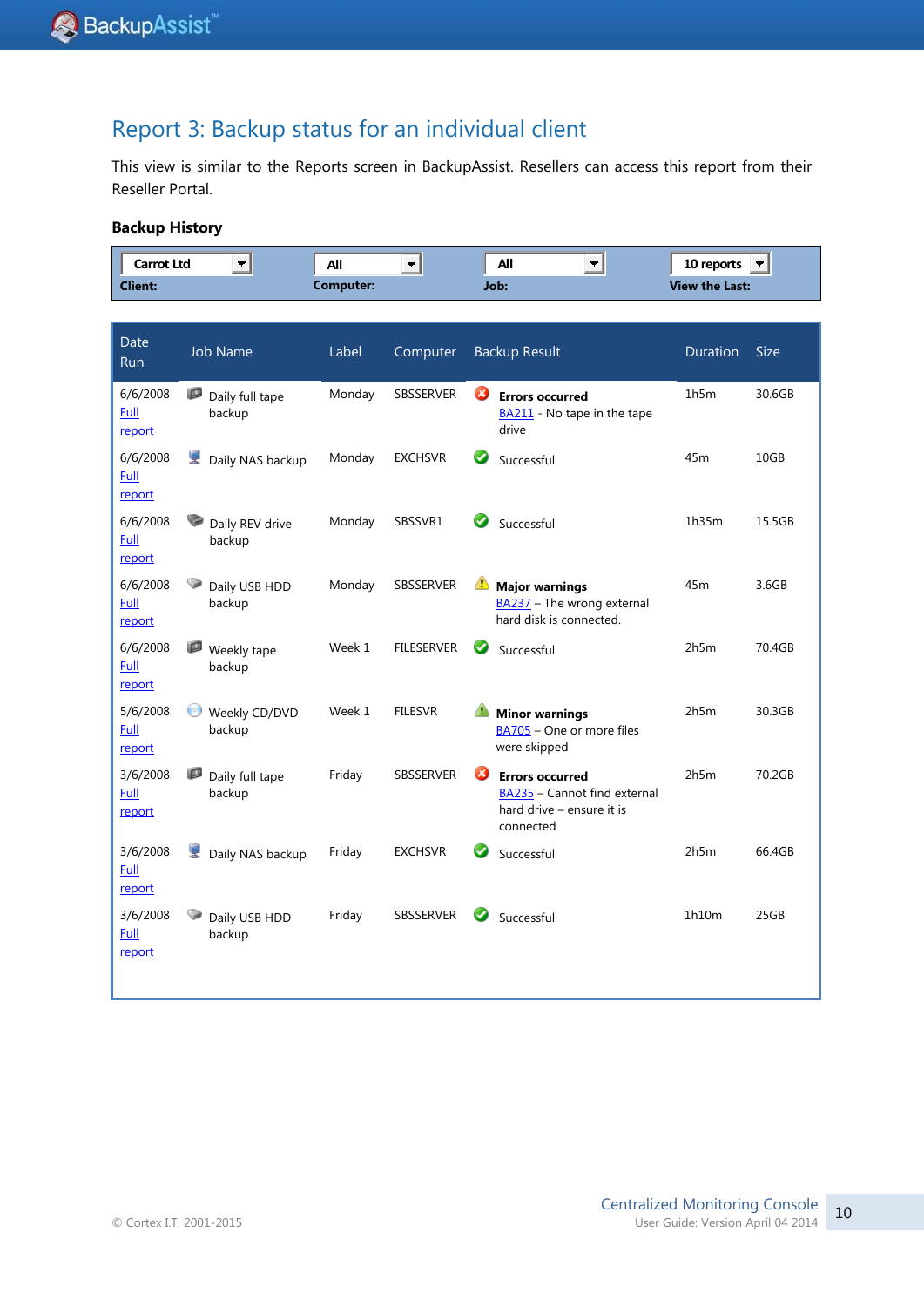## Report 4: Backup Report for an individual job

This is the HTML as generated when a user clicks on a backup job execution from the Reports tab in BackupAssist. This report is very similar to the reports currently generated in BackupAssist.

| <b>Process</b>                   | <b>Error / Warning</b>            |                |
|----------------------------------|-----------------------------------|----------------|
| <b>O</b> Drive Image             | BA25 The user canceled the backup | <b>CO</b> Help |
| <b>Backup Job Summary</b><br>tem | <b>Detain / Results</b>           |                |
| <b>BackupAssist</b><br>Version   | 5.0beta                           |                |
|                                  |                                   |                |
| <b>Computer Name</b>             | LINUS-LIFEBOOK                    |                |
| <b>Backup User</b>               | Linus-Lifebooklinus.chang         |                |
| <b>Backup Media</b>              | Daily 1                           |                |

## Report 5: Graph of data size for individual backup job

Simple line chart showing data growth. This report will be available through a reseller's online portal.

#### **Data Growth**



**Media Usage for Last Backup**

#### **Quick Stats**

|                         | <b>Data Size</b><br>(in GB) | Date of<br><b>Backup</b> | <b>Backup Device</b>                                      | Data<br>Capacity | Capacity<br><b>Used</b> |  |
|-------------------------|-----------------------------|--------------------------|-----------------------------------------------------------|------------------|-------------------------|--|
| <b>Min. Backup Size</b> | 18 GB                       | 02/06/2008               | HPDAT72 (4mm                                              | 20 / 40 GB       | 38GB                    |  |
| Max. Backup             | 38GB                        | 21/07/2008               | DDS)                                                      |                  | $(95%)^*$               |  |
| <b>Size</b>             |                             |                          | *Latest backup used 95% of the device's maximum capacity. |                  |                         |  |